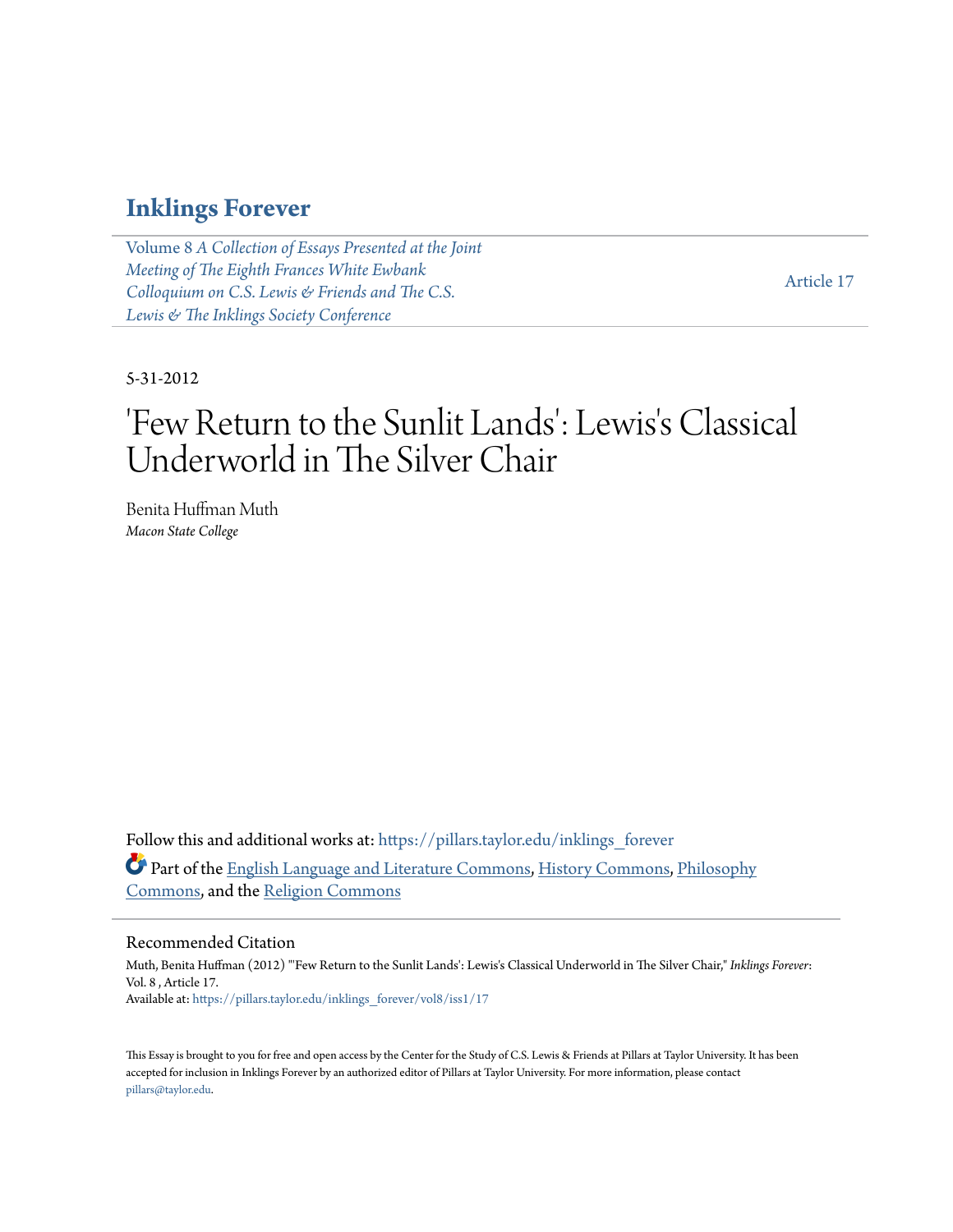# **INKLINGS FOREVER, Volume VIII**

A Collection of Essays Presented at the Joint Meeting of

The Eighth

FRANCES WHITE EWBANK COLLOQUIUM ON C.S. LEWIS & FRIENDS

and

THE C.S. LEWIS AND THE INKLINGS SOCIETY CONFERENCE

Taylor University 2012

Upland, Indiana

# **Few Return to the Sunlit Lands: Lewis's Classical Underworld in** *The Silver Chair*

Benita Huffman Muth Macon State College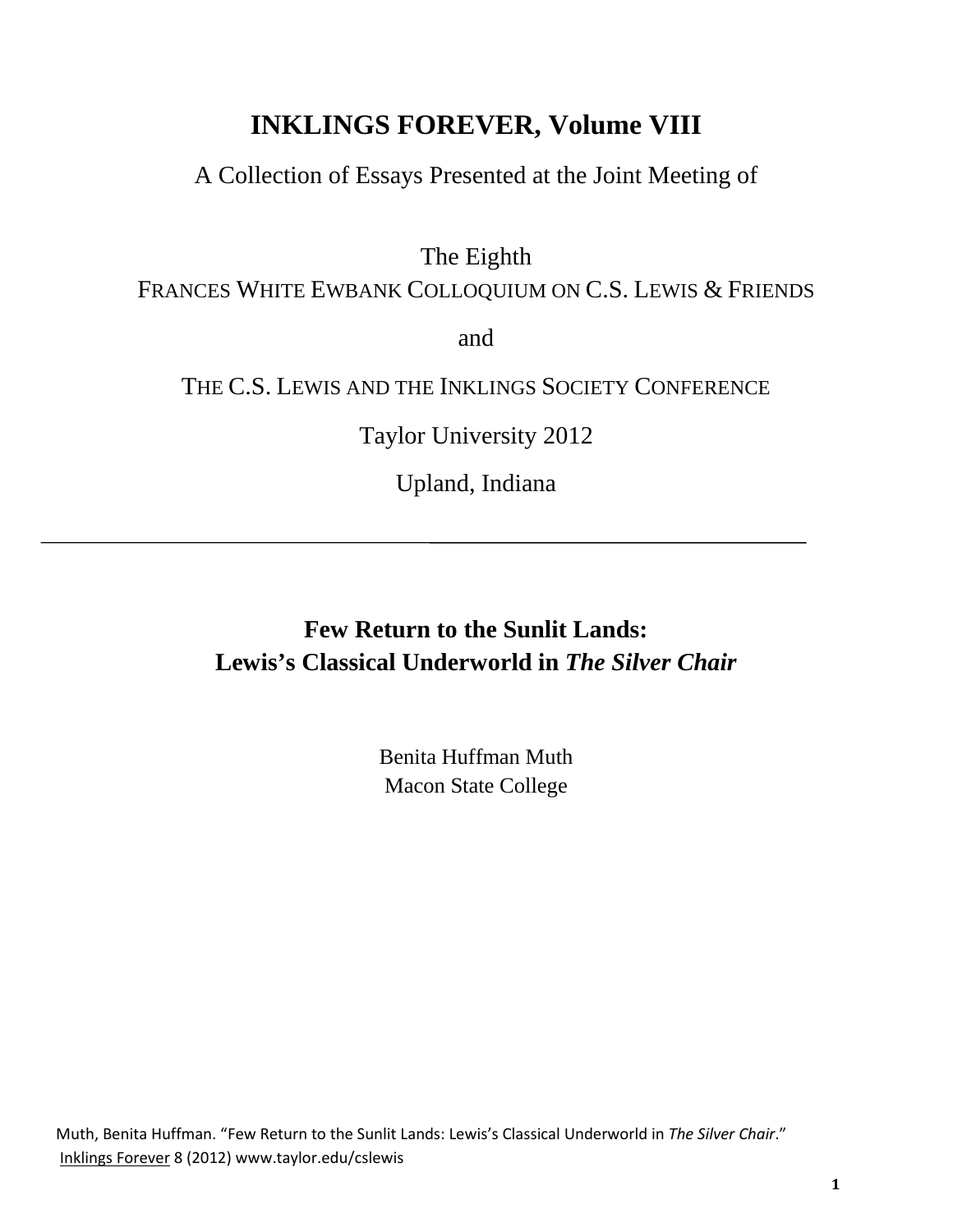## **Few Return to the Sunlit Lands: Lewis's Classical Underworld in** *The Silver Chair*

### **Benita Huffman Muth Macon State College**

In re-reading the Narnia books as an adult, classical studies professor Emily Wilson writes that Lewis fails to create a world that "hangs together seamlessly and convinces us of its reality on its own terms. In Narnia, you can see the stitches that patch a chunk from Mallory to a gobbet from Ovid." John Goldthwaite gobbet from Ovid."<br>sometimes finds finds this mingling of "incompatible borrowings [. . . as] the uncomfortable murmurings of The Man Who Read Too Much" (222), taking particular issue with Lewis' appropriation of classical material to create a Christian world (224). Yet today I wish to examine these chunks and gobbets Lewis chooses, the manner in which he stitches them together, and the final effect of such a compilation. Wilson and Goldthwaite<br>rightly see Lewis's extensive, rightly see Lewis's extensive, multifaceted, and unabashedly displayed borrowing from other texts, but mistakenly pass over these literary allusions merely as a world-building short cut or as evidence of intellectual<br>braggadocio and ideological braggadocio inconsistency. Instead, Lewis' multiple literary sources strategically point toward his views of theology and humanity. For example, Underland of *The Silver Chair* reformulates classical motifs and Miltonic references for a Christian purpose: to<br>create an Underland markedly markedly differentiated from the 20th century's common, trivialized vision of Hell. In doing so, *The Silver Chair* reflects Lewis' position on what constitutes Hell and

asserts his commitment to individual free will.

As his early interest in Greek mythology and *Aeneid* translation testify, classical motifs resonated with Lewis. A.T. Reyes reminds us Virgil in particular becomes a "personal touchstone" (6) for Lewis. Virgil's role in the development of literary epic becomes central to Lewis' scholarly work (9), and Virgil's standing as a pagan prophet of Christianity made him a compelling model for both general and personal religious parallels, as Lewis found in Aeneas the type of one who finds home after much wandering (7-8).

 *The Silver Chair*'s Underland echoes the classical Underworld: dark,<br>underground, and encompassing encompassing immense space. Its first cavern "was full of a dim, drowsy radiance" (125). It is "a mild, soft sleepy place [. . .] with a quiet sort of sadness like soft music" (215). Like the Hades of Homer and the Underworld of Virgil, the Underland is highly populated – there are Earthmen, strange creatures, the Giant Time -- and these inhabitants are either asleep or<br>iovless. Iust as Aeneas meets many Just as Aeneas meets many shades, Eustace, Jill, and Puddleglum meet<br>a hundred "dreadfully nale" (123) hundred "dreadfully pale" (123) Earthmen, who despite various forms were "in one respect [. . .] all alike: every face in the whole hundred was as sad as a

face could be" (123). Downing traces the similarities in their journey to Aeneas' in<br>Lewis' Aeneid translation. In both. Lewis' *Aeneid* translation.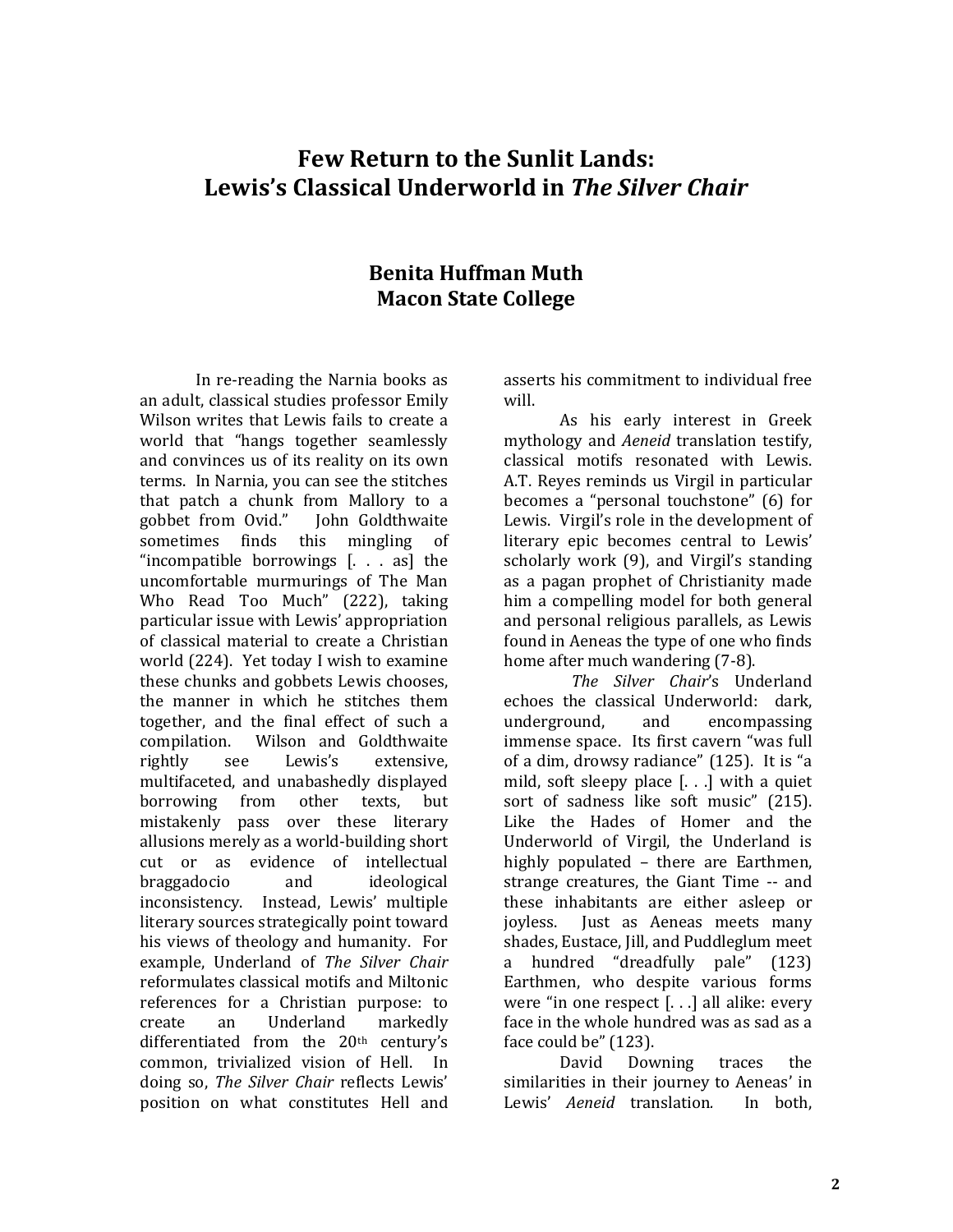travelers encounter a "ghostly multitude" and strange, monstrous creatures. They travel through a silent forest, cross dark water in a leaky boat, encounter fiery rivers, and learn secrets to aid their escape. Downing also remarks that the repeated commentary "Many fall down, but few return to the sunlit lands" echoes Dryden's translation of the Sibyl's<br>warning: "Smooth is the descent, and "Smooth is the descent, and easy is the way: / But to return, and view the cheerful skies, / In this the task and mighty labor lies."

The invocation of the epic hero's underworld journey conveys mythic scope and archetypal significance to Lewis' Underland, and Lewis' classical echoes do not confine themselves to Virgil. Virgil's epic itself responds to the *Odyssey,* when Odysseus summons the dead on his journey home. Also, Lewis' travelers' mission closely resembles Orpheus' journey to retrieve Euridyce, Theseus' plan to liberate Persephone, or Herakles' rescue of Alcestis. Like them, Jill, Eustace, and Puddleglum come to rescue the presumed-dead Rilian from a shadowy underground realm.

Orpheus' and Theseus' failures show the near-impossibility of this task. External and internal dangers threaten its completion. Theseus fails to exercise proper wariness in the underworld. Though he cannily refuses to eat, he gets permanently stuck in his stone seat (Martin 138), reminiscent of the Silver Chair into which Rilian is bound every night. While Orpheus gains Euridyce's release, that success is snatched away by a failure in virtue, his impatience in looking back (Martin 49). Likewise, this mission is threatened by exterior perils - capture, imprisonment, and enchantment – and even more jeopardizing selfsabotage -- their voluntary capitulation to the Lady's drugging insistence that there is no Sun, no Overland, no Aslan.

None but heroes can expect to return from such a realm, and not all of them, as evidenced by Theseus' failure.

His eventual rescue comes only at great<br>cost. Herakles rins him out of his Herakles rips him out of his imprisoning chair, leaving part of his buttock behind (Martin 138). Rilian, too, had been on a dangerous mission and<br>succumbed to an imprisoning imprisoning enchantment. Rescue attempts cost the lives of many heroes; Rilian himself looses irreplaceable years with his father. Thus, heroes can become victims, a threat Jill, Eustace, and Puddleglum also face. Such victims may be irretrievable, as was Theseus' companion Peirithoos. Herakles elects to leave him behind, as wrecking his chair would have caused Hades to cave in (Martin 138). Although freed from his chair, Rillian's escape remains uncertain, as the Lady's death precipitates Underland's destruction.

In spite of classical resonance, Donald Glover finds *The Silver Chair*'s Underland disappointing; not noting its classical sources, he calls it "dull and drowsy rather than sinister" (168). So it is worth noting that Lewis had other underworld models he might have foregrounded. Lewis is certainly not the first to create an underworld with classical flavor to evoke Christian concerns; both Dante and Milton connect their overtly Christian infernal worlds to More prominent allusions to either would have added more thrill and menace and likely would have more strongly evoked Christian reference for a popular audience. Milton's Hell in particular with its fire, sulfur, and the "darkness visible" (1.63) of its burning lake has influenced English visions of the underworld. Lewis' scholarship was firmly grounded in Milton, as his *Preface to Paradise Lost* testifies. He also frequently draws from and manipulates Miltonic sources in his fiction, as in *Perelandra* and *The Magician's Nephew*, to name only two examples (Hannay 73-90, Baird 30-33, and Muth).

Miltonic echoes are also present in Underland. Milton's Satan prefers to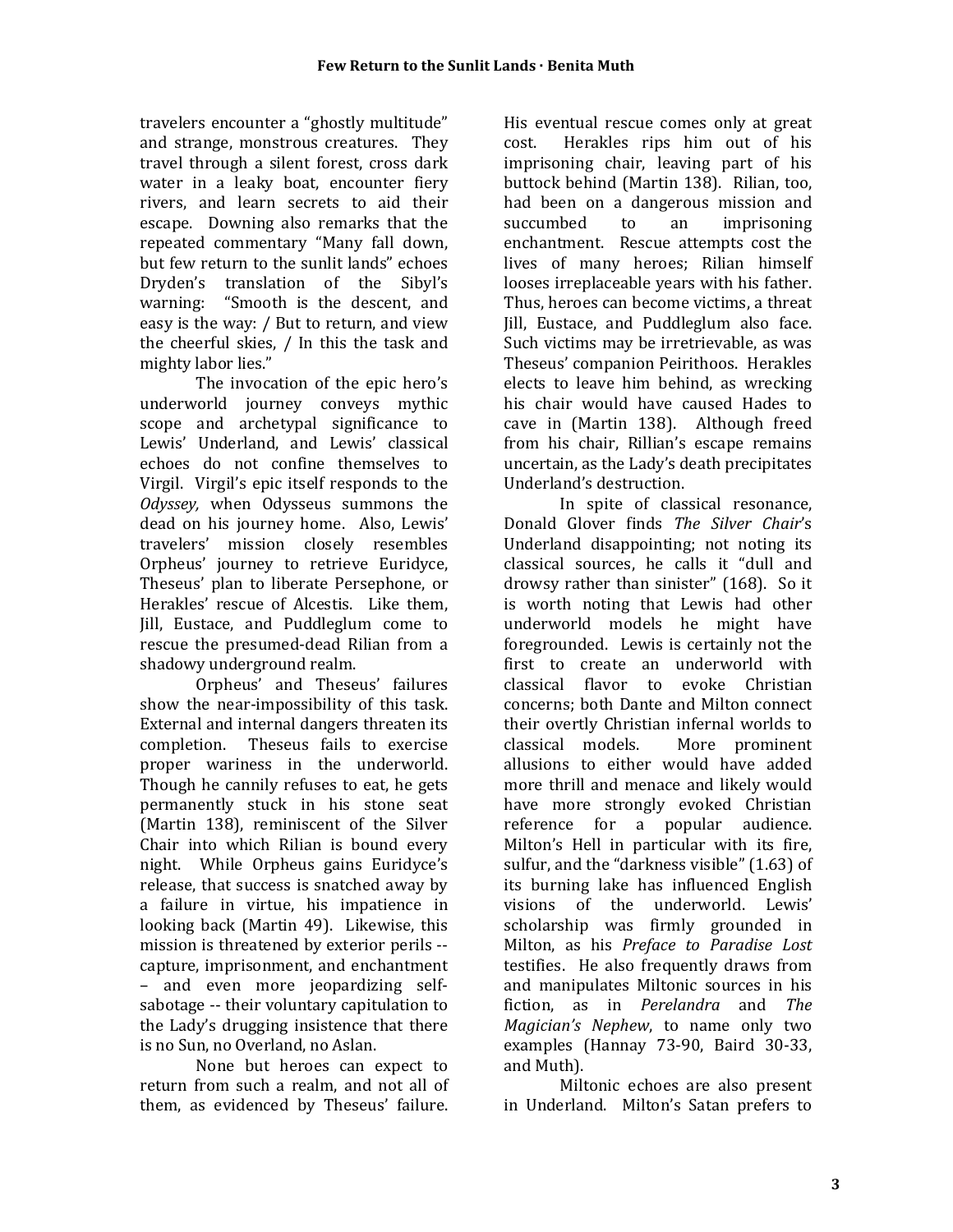"reign in Hell rather than serve in Heaven" (1.262) and thus consolidates<br>nower to create a kingdom. He power to create a kingdom. appropriates the region into which he has been thrown, recruits others, and directs<br>their building of Pandemonium. The their building of Pandemonium. Green Lady also has claimed an undesirable property and recruited a work force to recreate a kingdom,<br>complete with castle. Like Satan, complete with castle. dissatisfied, she plans a stealth attack on Aslan's Narnia, beginning with the successful corruption of Rilian. As surely as Adam and Eve, Rilian exchanges his inheritance for self-deluded enchantment. He thus becomes the Lady's tool for conquering his own country, with puppet rulership as his reward. As with Milton's<br>Adam and Eve, recognition and recognition repentance are his first steps toward<br>redemption from the severe redemption consequences.

Clearly Lewis can – and frequently does – riff on Milton. Yet the most pronounced and frequent echoes in Underland's geography are classical, not Miltonic. Even where echoes of Milton's Hell are present in the geography of Underland, they are evoked only to be instantly reformed. For example, Golg's description of Bism recalls Milton's Hell, then sharply differentiates Underland from it. Certainly, fiery Bism initially suggests the traditional English hell evoked by Milton:

A strong heat smote up into their faces, mixed with a smell which was quite unlike any they had ever smelled [. . . .] The depth of the chasm was as bright that at first it dazzled their eyes and they could see nothing. When they got used to it, they thought they could make out a river of fire, and, on the banks of the river, what seemed to be fields and groves of an unbearable, hot brilliance. (180)

Yet despite the fire and smell, the full description shows this not Milton's Hell:

no "darkness visible" here, as the account emphasizes light and brilliance, and viewers eventually come to see. Rather than "ever-burning Sulphur" (Milton 1.69), Bism's smell is "rich, sharp, exciting, and made you sneeze" (*The Silver Chair* 180). Its colors remind of "a very good stained-glass window with the tropical sun staring straight through it at mid-day" (180). Instead of Miltonic fallen angels ripping "the bowels of their mother Earth" for precious metal (Milton 1.687), gold and gems are "alive and growing" (*The Silver Chair* 182) and may be squeezed for drink. Bism is a wondrous part of a<br>fantastic Marnian creation. and creation. definitively not Milton's Hell.

Nor is Underland a classical<br>Tartarus. Just as tweaking Miltonic Just as tweaking Miltonic expectations highlights the significant differences between this place and Hell,<br>Lewis' tweaking of the classical tweaking of the expectations the text more obviously<br>evokes emphasizes the differences emphasizes the between Underland and its more prominent models. *The Silver Chair's* Underland is not a place of supernatural insight: its characters have not travelled there to receive prophesy. They do not, like Aeneas and Odysseus, consult with the Sybil or Tiresius. While they see much, they meet with no dead spirits, a common feature of Aeneas', Odysseus', and later Dante's journeys. Although a place of imprisonment, Underland is not a place that metes out judgment, as Salwa Khaddam has also noted (93). It holds no earned rewards or punishments, no Elysium Fields, no Sisyphus or Tantalus. While classical echoes connect the text with other epic journeys, marked revisions differentiate this place from any realm of the dead, either classical or Christian.

These differences resonate in a<br>ly Christian way. Goldthwaite distinctly Christian way. Goldthwaite<br>criticizes Lewis' classical allusions. criticizes Lewis' classical claiming they create a "theological morass" (224) and that associating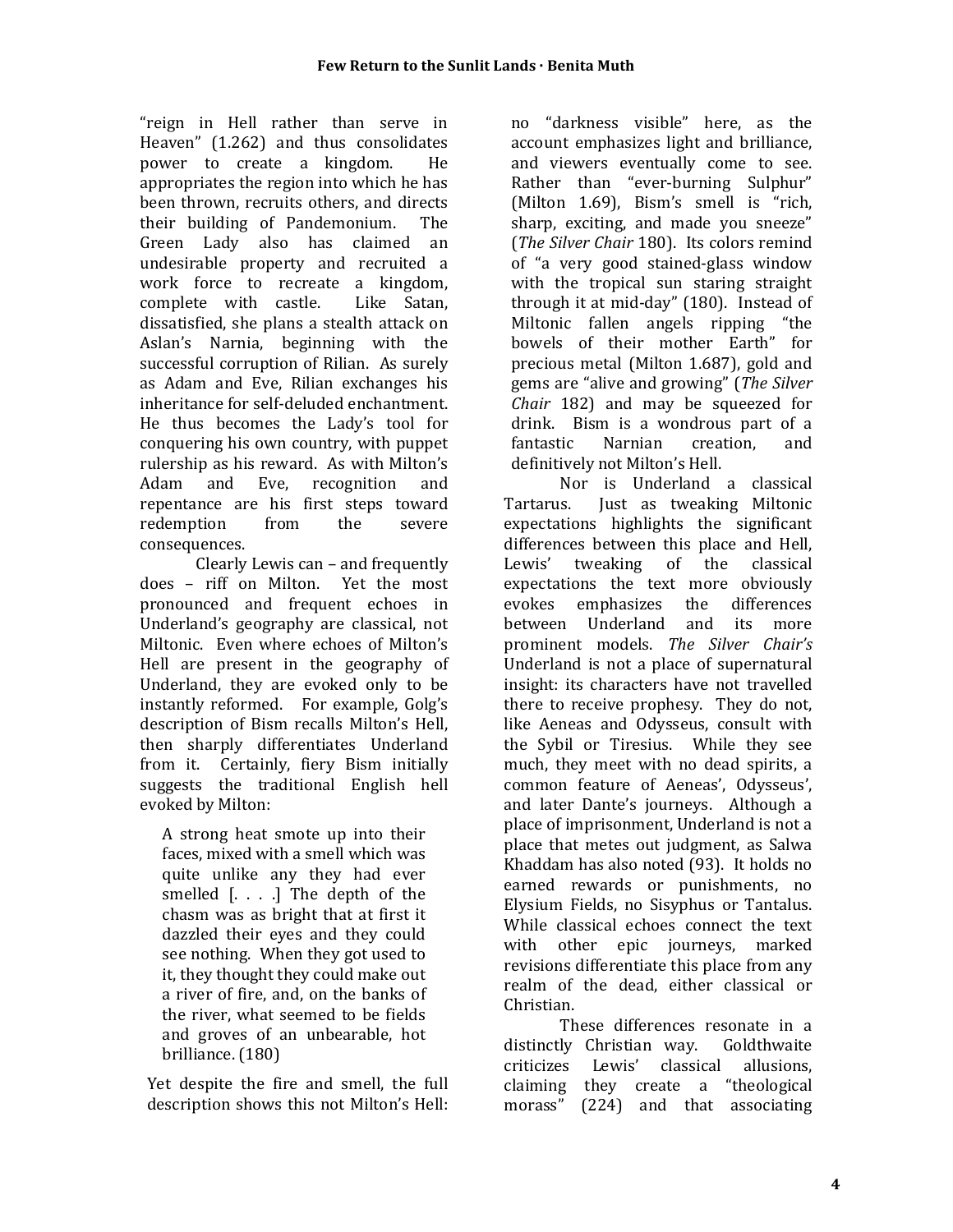Christianity with "a dead make-believe" could imply Christianity is itself merely make-believe (235). Yet it is the *revision*, not the mere appropriation, of classical moments, that contribute to Lewis'<br>Christian themes. As Lewis savs in As Lewis says in response to what he sees as the shortsighted habit of measuring Virgil by Homer, "Nothing separates him [Virgil] so sharply from Homer" as his "theme of the great transition," seen most distinctly in "places where they are superficially most alike" (*A Preface to Paradise Lost* 37) . In a similar fashion, nothing separates Lewis so sharply from the classical world view as his Christian themes, and those are seen most distinctly in those places which are superficially most alike, such as in Underland.

While superficially classical, this journey into Underland is markedly different from its sources in the independent action and success of its<br>ordinary travelers. The Silver Chair's ordinary travelers. *The Silver Chair's* travelers meet no prophets or teachers. Instead, Jill has much earlier conferred face-to-face with Aslan, and although given guiding Signs, they must otherwise fulfill their task using their own insight, without Odysseus' rituals to map actions or Aeneas' Golden Bough to assure passage. They are also, significantly, not warriors or poets, but unlikely children and a melancholic Marshwiggle who nevertheless succeed where others fail. Even Herakles decides leaving Peirithoos is the better part of valor, but Puddleglum does not give up, crushing the drugged fire and holding his faith in Narnia and Aslan. Nor has Rilian become a passive<br>prisoner like Theseus. Instead he prisoner like Theseus. participates in his own rescue by destroying the chair and killing the Lady. Thus, their success confirms the power of ordinary people who voluntarily follow<br>Aslan's guidance and their own guidance consciences.<br>The

The differences between imprisoned inhabitants, like Rilian and the Earthmen, are also telling. In Homer's and Virgil's epics, as incidental episodes in the visit, heroes are asked to help spirits rest in death; in *The Silver Chair,*  the specific, primary goal of Lewis' travelers is to free the living to live more abundant life. One set of parallels and<br>distinctions is particularly pointed. In distinctions is particularly pointed. the *Aeneid*, Aeneas' former companion Palinurus begs Aeneas to help him cross the Styx by either throwing dust on his unburied body or taking him across now by the hand. Lewis translates his plea, "But by thy father's name, by young Iulus, now /full of thy hopes, by heaven's sweet light and wind, oh thou / Unconquerable, I thee adjure; out of this woe / Save me" (6.362-365). Bound in the Silver Chair and for an hour disenchanted, Rilian says, "For once and for all [. . .] I adjure you to set me free. By all fears and all loves, by the bright skies of the Overland, by the Great Lion, by Aslan himself, I charge you" (145). Rilian's language<br>Palinurus's. Both make com Both make commanding appeals for release from a shadowy, marginal existence, and each invoke<br>strong loves and the sun. Palinurus strong loves and the sun. commands Aeneas by "thy father's name," Rilian by Aslan's, surely a subtle connection between God the Father and Aslan.

The listeners' power to respond marks a key difference between *The Silver Chair* and its classical model. Aeneas cannot respond. He is far from He is far from Palinurus's body and cannot offer him the hand Palinurus requests to cross the river, as the Sybil says that prayers cannot bend eternal wills and calls it a "fell desire" to cross the river unburied<br>and unbid (6.374). Conversely, [ill, and unbid  $(6.374)$ . Eustace, and Puddleglum *do* have power to act and can in fact free Rilian. Rilian's use of Aslan's name is one of Jill's Signs and the only one they do not mistake. Despite their fear, they can and do act.

In addition, the potential for complete satisfaction and success is stronger. The Sybil does assure Palinurus his body will receive funeral rites: "And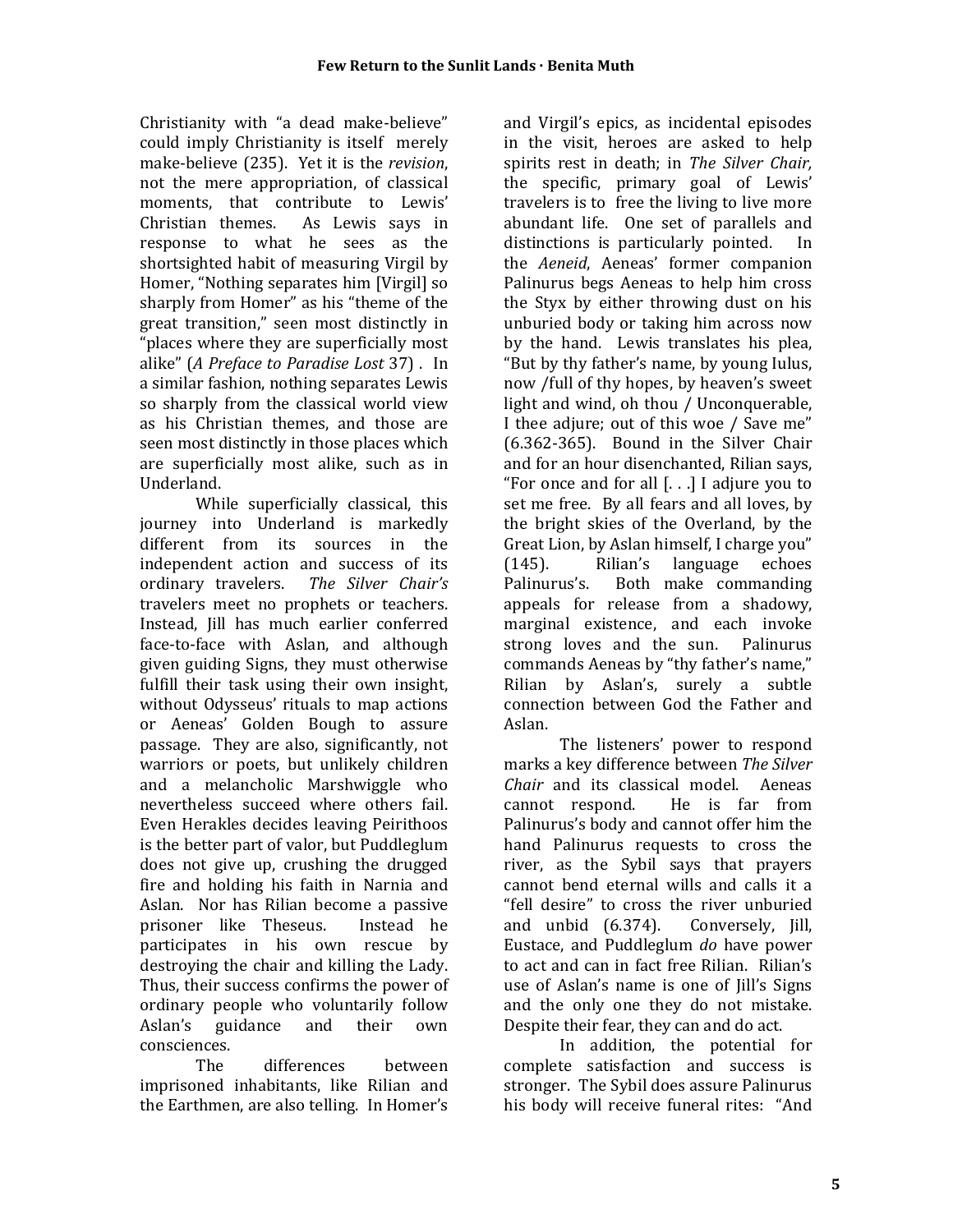so the dead man's care is stilled, and woes subside in part." Yet Palinurus' "woes subside [only] in part," while Rilian is fully restored to his identity. Neither rescue is yet finished; Palinurus is not yet buried and Rilian has not yet physically escaped, but the difference in eventual destination is clear. Palinurus will cross the Styx and join the dead, his most ambitious desire not to "miss death's quietness" (6.371). Rilian could rejoin the living. Palinurus ultimately has no choice<br>about where he goes. Yet Rilian's about where he goes. destination, as evidenced by his two subsequent bouts of temptation, is from this point largely in his own hands.

Such source revision highlights<br>of Lewis' strongest spiritual one of Lewis' strongest spiritual commitments: the ability of humanity to choose their spiritual path. Lewis goes to some trouble to give Underland mythic quality while distinguishing it from either Hell or Tartartus. By doing this he makes in his fictional world the distinction he sees necessary in *The Problem of Pain:*  separating the doctrine of Hell from the imagery of it (124) as a physical location of inescapable torment for wrongdoers, an idea so easily subject to selfrighteousness and trivialization. In both *The Problem of Pain* and *A Preface to Paradise Lost,* Lewis presents Hell as a place in which "the doors [. . .] are locked from the *inside*" (*Problem* 127, *Preface to Paradise Lost* 105). To underscore the difference between Lewis' conception of Hell and the popular idea of Hell as a single prison with a divine jailor, *The Silver Chair* offers other potential hells besides Underland into which characters voluntarily enter and from which they have the ability to escape. These include the giant city of Harfang; had they stayed,<br>they would have ultimately been they would have ultimately<br>consumed, like Screwtape consumed, like Screwtape and Wormwood's patients. The human world has the Experiment House. Previously, Eustace himself has contributed to its character; his current behavior at the book's beginning has started to resist and

change it; and at the book's end, this hell is harrowed by Eustace, Jill, Caspian, and Aslan.

Likewise, other imprisoning places in the Chronicles of Narnia initially seem Hellish, yet prove escapable. In *The Voyage of the Dawn Treader,* Rhoop spends years on an island tormented, not due to a deity's punishing justice, but due to his own choice to come and his own<br>dreams. The stable into which [ill] The stable into which Jill, Eustace, and Tirian are thrown in *The Last Battle* actually leads them to Aslan's county. The dwarfs find it a prison The dwarfs find it a prison because they choose. Like these places, Underland could become hell but only incidentally, if characters chose to make them so. This fact highlights the ideal that the combination of Christ's sacrifice and human free will means a soul's residence is not inevitable and largely subject to choice.

This self-imposed mental prison is the real Hell for Lewis; as he writes in a 1946 letter to Arthur Greaves (13 May), the hell which exists in the mind "is actual enough" (508). Any who wish can leave *The Great Divorce's* ever-growing city. That expansive city with ample bus service is later put in new perspective by George MacDonald's revelation of its actual smallness and his explanation of a damned soul, which "is nearly nothing: it is shrunk, shut up in itself" (139). Similarly, the mental hells of *The Silver Chair* are much more dangerous than the physical Underland. Jill and Eustace are closer to Hell on the open moors neglecting the signs than when captured<br>in Underland. Rilian is closer to Rilian is closer to damnation when riding outdoors but enchanted than when bound in the chair but lucid. Their greatest peril comes not when Underland's sea threatens to engulf them all, but when they start to accept the Green Lady's pleasant pseudo-logic and its much smaller world, devoid of sun, Overland, and Aslan.

Rather than being mere illstitched gobbets recycled from other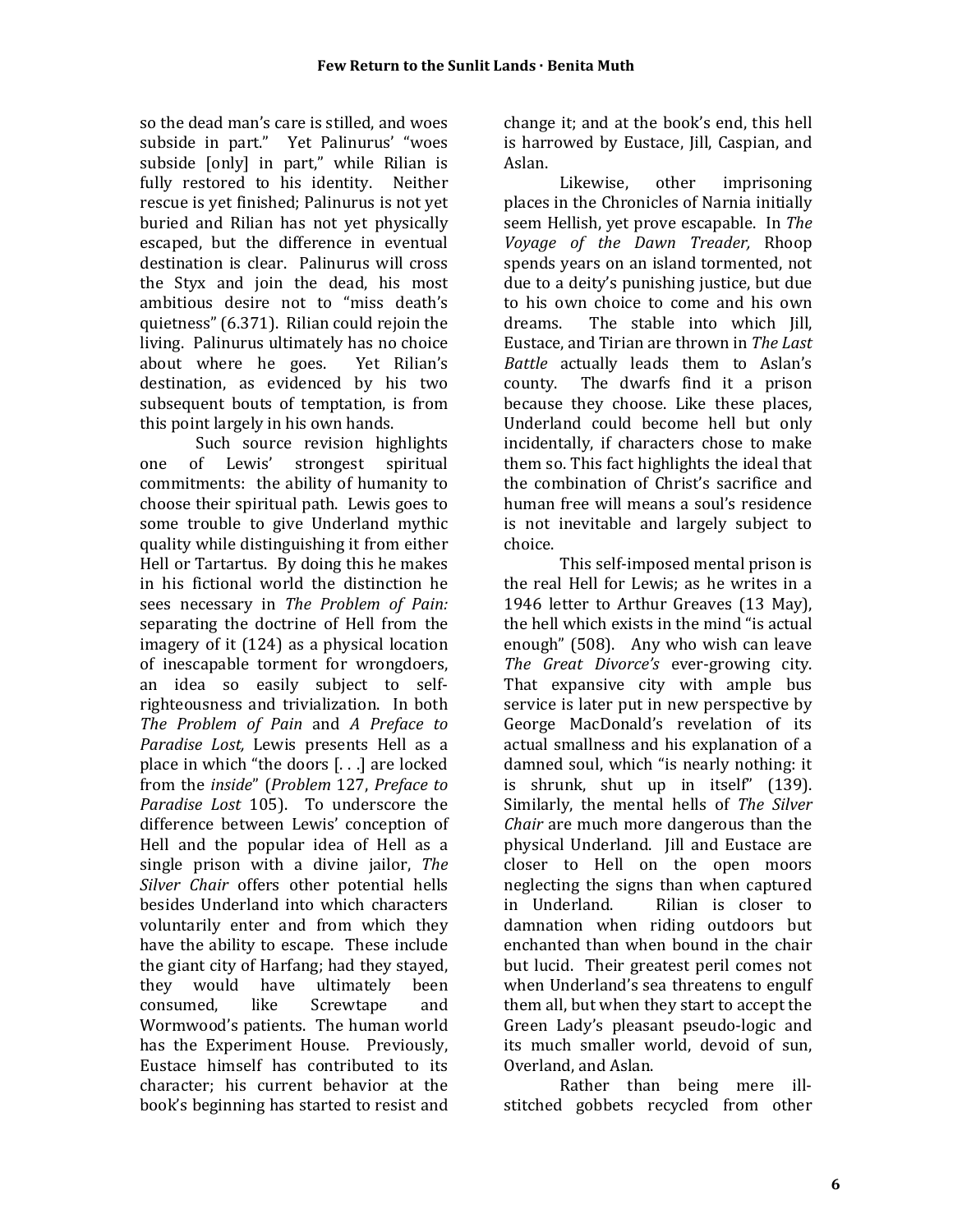writers, Lewis' allusion to classical underworlds and his transformations of those allusions emphasize that this fictional place, although dangerous, is not Hell, at least not that geographical imagery so common to and so easily<br>dismissed by the 20<sup>th</sup>-century  $20<sup>th</sup>$ -century imagination; nor is it the more threatening self-imposed, mental Hell of Lewis' thought, unless one makes it so. Here, as in Lewis's other writing, Hell is not a prison into which one is thrown, but mental and spiritual confinement entered voluntarily. As he writes in "The Trouble with X," "It's not a question of God 'sending' us to Hell. In each of us there is something growing up which will of itself be Hell unless it is nipped in the bud" (155). Choosing exit is possible, too, although not always easy. Sallowpad the Raven says it well of the Tisroc's palace: "Easily in, but not easily out, as the lobster said in the lobster pot" (67). Human beings may so embed themselves, as Rilian has done, that they need aid to save themselves. Or they might breathe too deeply of enchantment, move too far from the bus-stop, retreat into too dark a stable, or shrink their souls too small for any but the God's help. As *The Great Divorce's* George MacDonald says, *"*Only the Greatest of all can make Himself small enough to enter Hell" (139). Our Narnian characters are, thankfully, not so small in soul as to forego their escape, and in that lies the victory of their return.

#### **Works Cited**

- Downing, David C. "Journeys to the Underworld in the *Aeneid* and *The Silver Chair*." *Books by Lewis Blogspot.com.* 27 April 2011. Web. 16 May 2012.
- Glover, Donald. *C.S. Lewis: The Art of Enchantment.* Athens, OH: Athens UP, 1981. Print.
- Goldthwaite, John. *The Natural History of Make-Believe: A Guide to the Principal Works of Britain, Europe, and America*. Oxford: Oxford UP, 1996. Print.
- Hannay, Margaret. "A Preface to Perelandra." *The Longing for a Form: Essays on the Fiction of C. S. Lewis*. Ed. Peter J. Schakel. Kent: Kent State UP, 1977. 73-90. Print.
- Hardy, Elizabeth Baird. *Milton, Spenser and The Chronicles of Narnia: Literary Sources for the C.S. Lewis Novels*. Jefferson, N.C. : McFarland, 2007.
- Khaddam, Salwa. *Mythopoeic Narnia: Memory, Metaphor, and Metamorphoses in* The Chronicles of Narnia*.* Hamden, CT: Winged Lion Press, 2011.
- Lewis, C.S. *C.S. Lewis' Lost Aeneid: Arms and the Exile.* New Haven, London: Yale UP, 2011. Print.
- *---. The Great Divorce*. New York, Harper Collins, 1973. Print.
- ---. *The Horse and His Boy.* New York: HarperCollins, 1982. Print.
- ---. *The Last Battle.* New York: HarperCollins, 1984. Print.
- ---. *Letters of C.S. Lewis to Arthur Greeves: 1913-1963.* New York: Collier Books, 1996. Print.
- ---. *A Preface to Paradise Lost.* Oxford: Oxford UP, 1961. Print.
- ---. *The Problem of Pain*. New York: Macmillian, 1962. Print.
- ---. *The Screwtape Letters*. New York: HarperCollins, 2001. Print.
- ---. *The Silver Chair.* New York: Colier, 1970. Print.